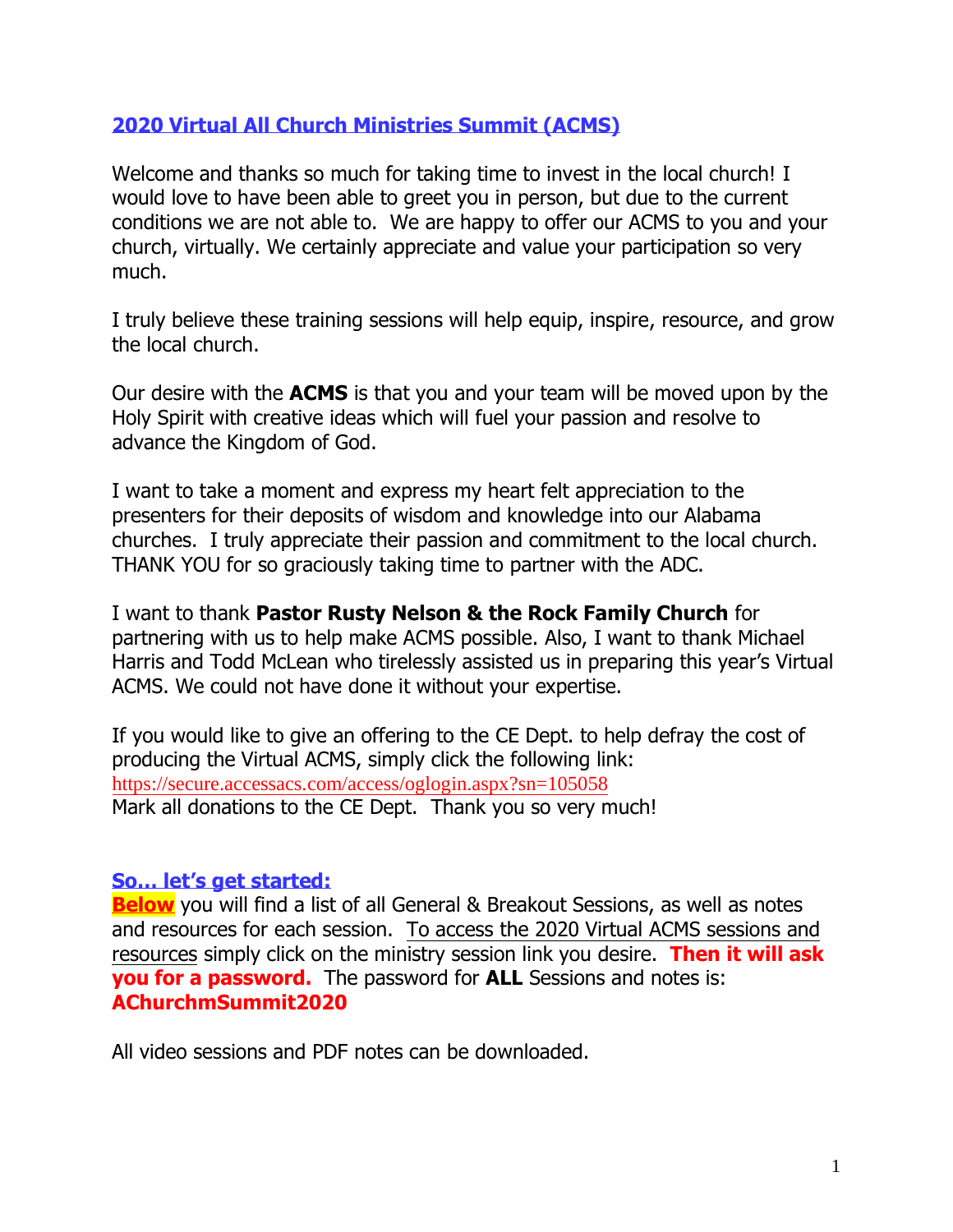**Because of the content of some of these sessions, I am requesting that our pastors, churches, etc.:**

- 1. Please **DO NOT SHARE** these sessions on Social Media.
- 2. Please **DO NOT SHARE** these sessions with other ministries or churches without express permission from the CE Dept.

Thank you so much for your cooperation.

If you should have any questions or need assistance, please call me at **251- 209-2818** (cell) or email me at **[vnorris@adcag.org.](mailto:vnorris@adcag.org)**

Again, thanks so much for investing in the local church.

Vint Norris Alabama CE Director

---------------------------------------------------------------------------------------------------

### **Virtual ACMS 2020**

(Breakout & General Sessions) Password: **AChurchmSummit2020**

## **GENERAL SESSIONS**

Handout Link : <https://www.dropbox.com/sh/rirocvpx1bgt83e/AABReujPx5pNDkbbUTAdpm05a?dl=0>

## **1. THE HOLY SPIRIT IN LEADERSHIP DEVELOPMENT**

General Superintendent - Rev. Doug Clay •Link:<https://vimeo.com/435768214>

**2. Caleb Perspective – Playing to Win** General Superintendent - Rev. Doug Clay •Link:<https://vimeo.com/435753444>

# **3. GREAT ADVICE TO YOUNG LEADERS**

General Superintendent - Rev. Doug Clay •Link:<https://vimeo.com/435759532>

**4. PSALMS 23 – A PSALM OF CALM IN A TIME OF CRISIS**

General Superintendent - Rev. Doug Clay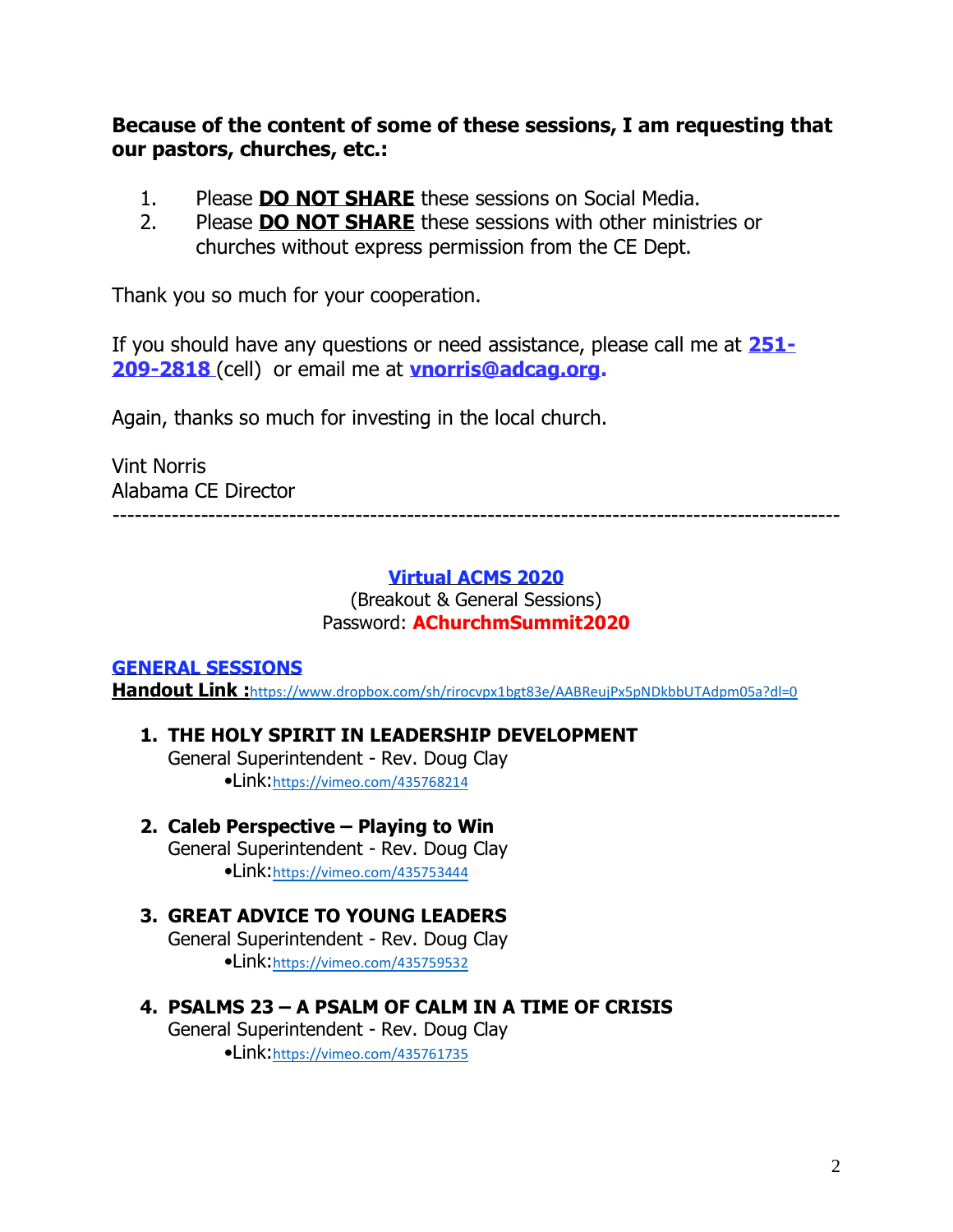## **BREAKOUT SESSIONS**

### **CHURCH GROWTH SESSIONS**

**Handout Link:**<https://www.dropbox.com/sh/jjq0oq9acdii0g2/AAAtN1Y8BiD6huLvEVwd4IgTa?dl=0>

Engaging the Heart of a City – What it means to Grow through Serving-Pastor Rusty Nelson

•Link:<https://vimeo.com/436126830>

Connecting with Your Community - Pastor Chad Stafford

•Link:<https://vimeo.com/437656438>

### **TRUTH IN A POST-CHRISTIAN WORLD SESSION**

**Handout Link:**<https://www.dropbox.com/sh/989keuts33r2h90/AADiEZO56Tk3b-hMc5ZYBUila?dl=0> Christ, the Colosseum, & Culture - Pastor Shaylon Sharp •Link:<https://vimeo.com/438003565>

## **CHURCH ACCOUNTING SESSION**

**Handout Link:**<https://www.dropbox.com/sh/8u4v6x5f8p59670/AACEiCKjgizoZwxZWtmPdmaPa?dl=0> Church Accounting Software – Phillip Wall •Link:<https://vimeo.com/437877927>

## **SMALL GROUPS IN YOUR LOCAL CHURCH SESSION**

Growing Your Church Through Small Groups – Jennifer Stafford •Link[:https://vimeo.com/437523090](https://vimeo.com/437523090)

## **HOSPITALITY/USHERS/GREETERS/ASSIMILATION SESSION Handout**

**Link:**<https://www.dropbox.com/sh/08d6a1n3nm1vh0u/AACnor6R8MKyJBxps4jrVGYma?dl=0> Lasting Assimilation Begins w/ First Impressions – Chad & Jennifer Stafford •Link[:https://vimeo.com/437521851](https://vimeo.com/437521851)

## **CHILDREN MINISTRIES SESSIONS**

**Handout Link:**[https://www.dropbox.com/sh/kjd5kbgj9rcoxwz/AABOu-](https://www.dropbox.com/sh/kjd5kbgj9rcoxwz/AABOu-Ky51k13EKWg0bN7JXqa?dl=0)[Ky51k13EKWg0bN7JXqa?dl=0](https://www.dropbox.com/sh/kjd5kbgj9rcoxwz/AABOu-Ky51k13EKWg0bN7JXqa?dl=0) Strong Enough to Last Part 1 – David Boyd •Link:<https://vimeo.com/435736044> Strong Enough to Last Part 2 – David Boyd •Link:<https://vimeo.com/435743561> Amazing Teaching Lessons w/ Illusions – David Boyd •Link:<https://vimeo.com/437465777> Leading your Kids in the Power of the Holy Spirit – David Boyd •Link:<https://vimeo.com/435728569> Teaching to Change Lives – Mary Boyd •Link:<https://vimeo.com/440009120>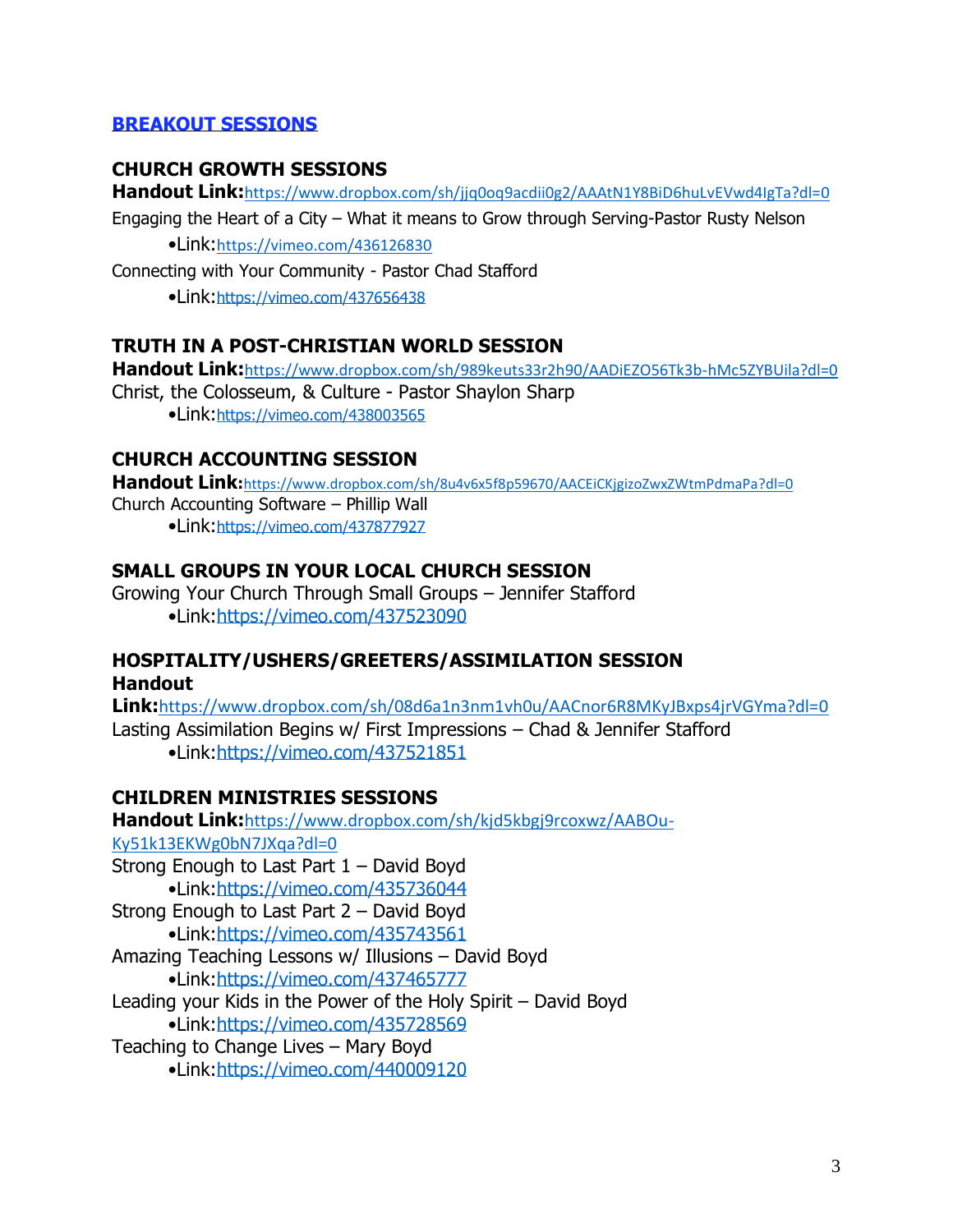# **CHILDREN MINISTRIES SESSIONS (cont)**

Compassionate Kids – David Boyd •Link:<https://vimeo.com/437467346> Secrets to BGMC Success – Mary Boyd •Link:<https://vimeo.com/437875116> Building an All-Star Team – Russell Smith •Link:<https://vimeo.com/437524105> The Church of Today – Russell Smith •Link:<https://vimeo.com/437525241> Walking the Tightrope of Kids Ministry – Russell Smith •Link:<https://vimeo.com/437525938> The Small Decisions make the Big Events Succeed – Matt Tidmore •Link:<https://vimeo.com/437648160> Equipping your Parents to Disciple your Children – Tim Jones •Link:<https://vimeo.com/437178673>

# **EARLY CHILDHOOD, PRE-SCHOOL, & DAYCARE MINISTRY SESSION Handout**

**Link:**<https://www.dropbox.com/sh/w7t5t433c8gh1zw/AABvCn4n8IoiebX9elHFIEJVa?dl=0> A Blessing for the Community and A Resource for the Kingdom – Chris Argo •Link[:https://vimeo.com/440002162](https://vimeo.com/440002162)

# **YOUTH MINISTRY SESSIONS**

**Handout Link:**<https://www.dropbox.com/sh/m9xjvb61t0ouzhf/AAAE4Xq5wD59Nnpwryaj2N0ya?dl=0> Youth Ministry Essentials – Steve Mason •Link:<https://vimeo.com/434101725>

Connecting to the Campus – Ben Russell •Link:<https://vimeo.com/436123344> Youth Pastors Wives – Crystal Mason •Link:<https://vimeo.com/434219227>

# **CE/DISCIPLESHIP SESSIONS**

**Handout Link:**[https://www.dropbox.com/sh/api6b7u6o9pau5e/AAAiLXssRE8WH0aZU67R\\_PuKa?dl=0](https://www.dropbox.com/sh/api6b7u6o9pau5e/AAAiLXssRE8WH0aZU67R_PuKa?dl=0)

Disciple Well: Experiencing God's Word through Biblical Instruction – Elly Marroquin •Link:<https://vimeo.com/437151459>

Disciple Well: Practical Tips for Optimal Engagement with the Bible – Elly Marroquin •Link:<https://vimeo.com/437159446>

Disciple Well: Ensure EVERYONE is Growing – Elly Marroquin

•Link:<https://vimeo.com/437141889>

# **REACHING DIVERSE PEOPLE GROUPS SESSION**

Handout Link: <https://www.dropbox.com/sh/tbkdkw4vsls3jgb/AAB-thX56JofbHrkx-zVbqsva?dl=0>

Reaching Diverse People Groups in your community – Elly Marroquin

•Link:<https://vimeo.com/437169574>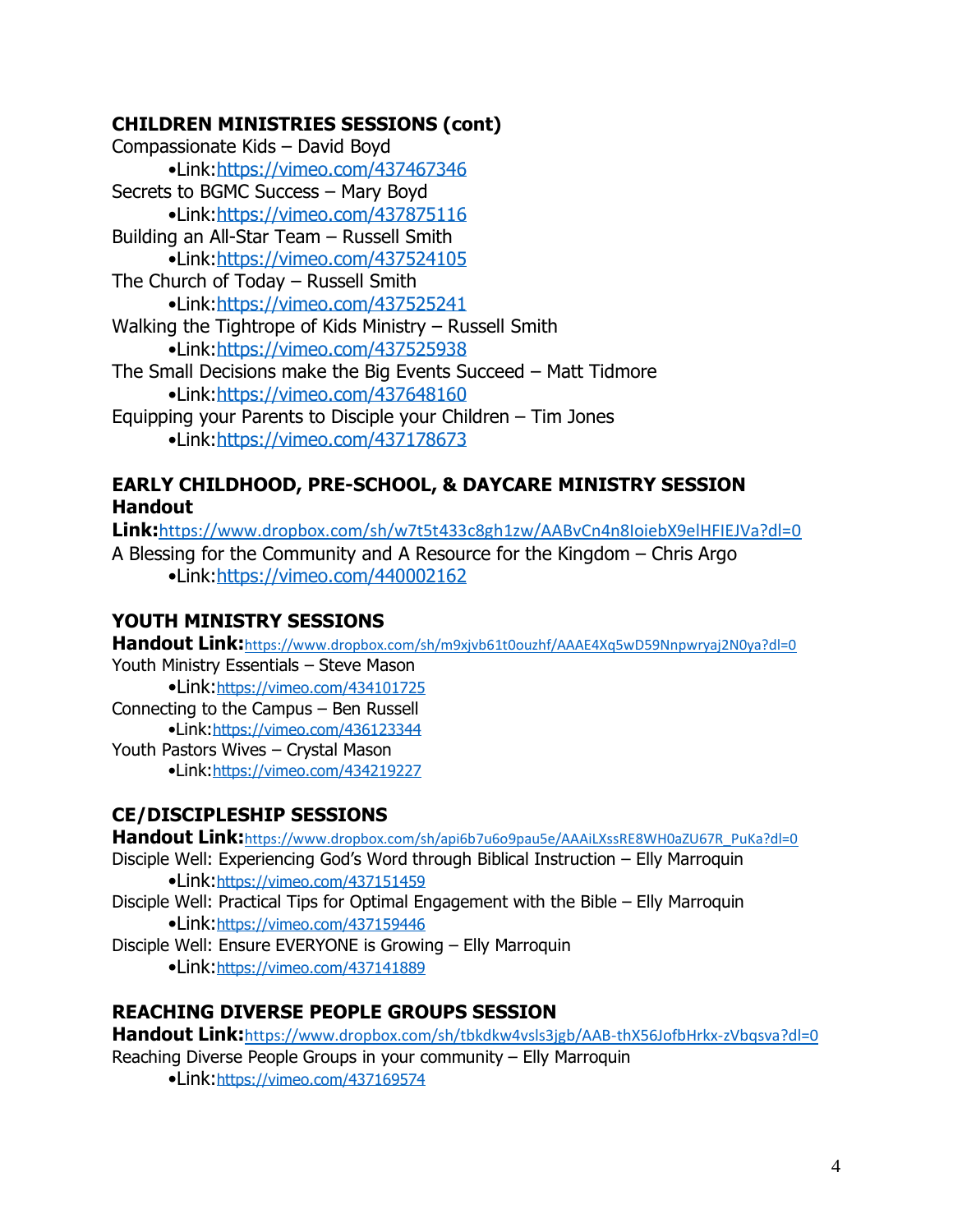## **GIRLS MINISTRIES SESSIONS**

**Handout Link:**<https://www.dropbox.com/sh/3glpkdhwqhzad8d/AAAFNHo3NrtS45VVl1RLC4mCa?dl=0> Motivating Your Team – Christie Wall •Link:<http://vimeo.com/441890999> Why Girls Ministries & How do I start it at my church? – Christie Wall •Link:<http://vimeo.com/441895186> Inspiring Teen Girls – Ruth Ann Baggett •Link:<https://vimeo.com/441864800> **WOMEN'S MINISTRY SESSIONS**

**Handout Link:**<https://www.dropbox.com/sh/3a2zm3ljzhyf37b/AADVNujGOrduL9RW8QyR547ta?dl=0> Oceans of Opportunity – Linda Genry •Link:<https://vimeo.com/439368074> The Power of Prayer – Joan Jenkins •Link:<https://vimeo.com/439831830> Your Unique Calling as a Woman in Ministry – Courtney Draughon •Link:<https://vimeo.com/435609539> Sisterhood – Pastor Michele Benson •Link:<https://vimeo.com/439823540>

# **ROYAL RANGER SESSIONS**

**Handout Link:**<https://www.dropbox.com/sh/ioig2kt3oqr1r92/AABCxoHJmMoVMZLeIfIg7Pn-a?dl=0> Royal Rangers – Getting Started – John Robinson & team •Link:<https://vimeo.com/435609310>

# **YOUNG ADULT MINISTRY SESSION**

**Handout Link:**<https://www.dropbox.com/sh/a7c4ds6cuikk2ur/AACC4bMFE9hLPJneO7moUUnNa?dl=0> Transitioning from Student Ministry to Adulthood – Scott & Annie Miller •Link:<https://vimeo.com/439817454>

# **HISPANIC MINISTRY SESSIONS - (In Spanish)**

**Handout Link:**<https://www.dropbox.com/sh/26o8vqsltfil68a/AAD7Bm2ZNzVtoHwpFU5VQdhSa?dl=0> Preparing Leaders for Hispanic Ministry – Cynthia Lucas •Link:<https://vimeo.com/433317721> Equipping Leaders for Hispanic Ministry – Cynthia Lucas •Link:<https://vimeo.com/433331970>

# **CHURCH BOARD/DEACONS SESSIONS**

**Handout Link:**<https://www.dropbox.com/sh/c6kpritubdmuab7/AAAZze2-LsCQKjRuVWS8MB3-a?dl=0> Pastors, Elders, and Deacons - What Does the Bible Actually Say? – Mike Sharp •Link:<https://vimeo.com/441459705> Avoiding Spiritual & Legal Dangers for Board and Church – Mike Sharp •Link:<https://vimeo.com/441510595>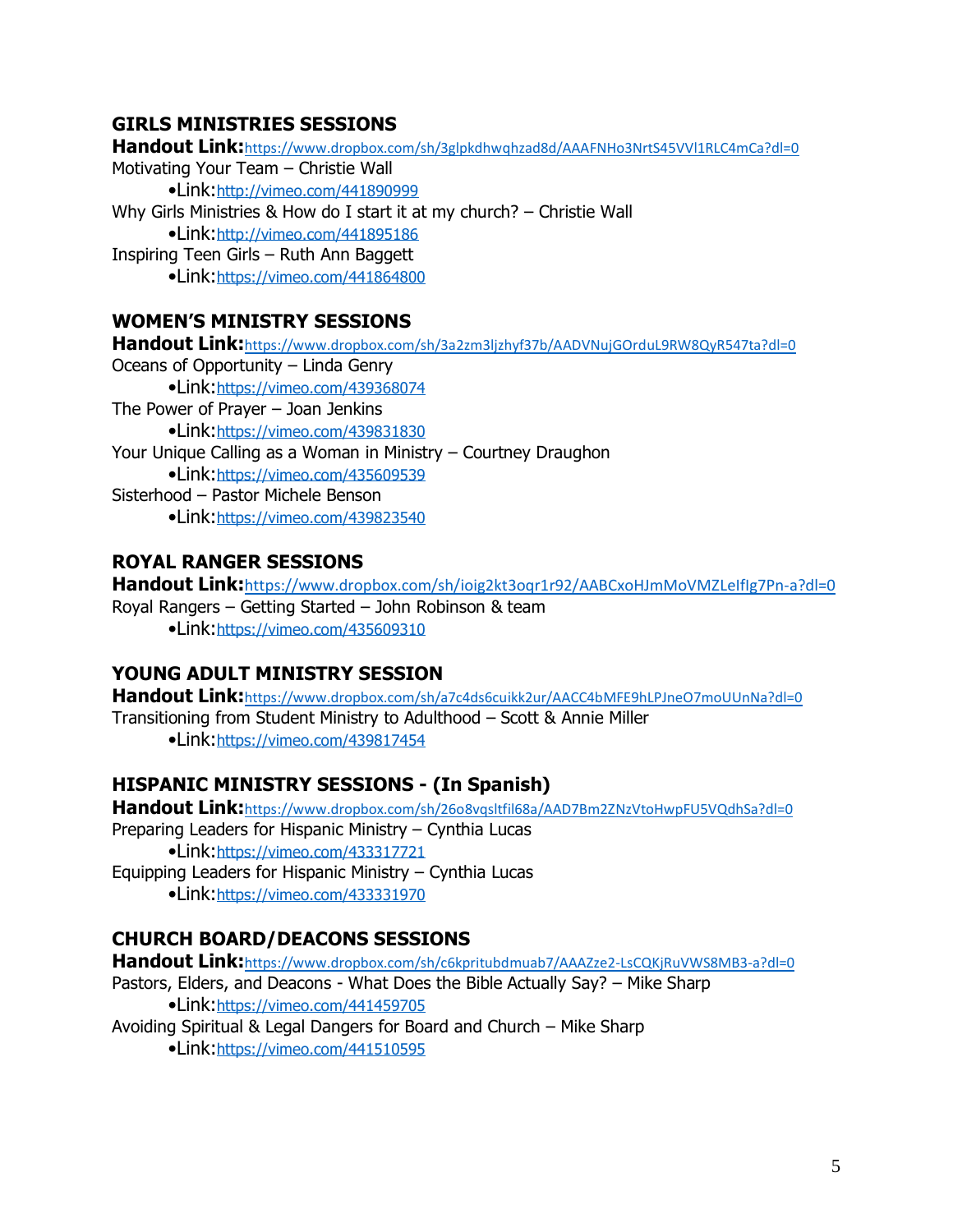#### **WORSHIP SESSIONS**

Technically Worship – Jeremy Sims •Link:<https://vimeo.com/439382726> Songwriting 101 – Jeremy Sims •Link:<https://vimeo.com/439377716> Worship Behind the Scenes – Jeremy Sims •Link:<https://vimeo.com/439407363>

## **MEDIA SESSIONS**

**Handout Link:**<https://www.dropbox.com/sh/xdoug3tii4l8t2o/AABmI-iAL4WlBT6UZwO1WoXOa?dl=0> Social Media & Website – Michael Harris •Link:<https://vimeo.com/441599887> Video & Streaming – Zack Rippy & Josh Oswald •Link:<https://vimeo.com/439322083> Technology in the Church – Zack Rippy & Josh Oswald •Link:<https://vimeo.com/439319421>

#### **SENIORS MINISTRY SESSIONS Handout**

**Link:**[https://www.dropbox.com/sh/hyknnyxwvy9rsmo/AADlR4QZjZXlTQ\\_KkLP2tO6Ja?dl=0](https://www.dropbox.com/sh/hyknnyxwvy9rsmo/AADlR4QZjZXlTQ_KkLP2tO6Ja?dl=0) Still in the Game – Tony Willis •Link:<http://vimeo.com/439537378>

#### **MEN'S MINISTRY SESSIONS**

Launching a Ministry to Men – David Strahan •Link:<https://vimeo.com/439341398> Leading a Ministry to Men - David Strahan •Link:<https://vimeo.com/439325552>

## **OUTREACH MINISTRY SESSIONS Handout**

**Link:**<https://www.dropbox.com/sh/5g0bqlsrkk9ohio/AABkw8EpFKWgoVkEOHfYFSera?dl=0> Taking the Church to the Unchurched – Scott & Annie Miller •Link:<https://vimeo.com/439836916> Identifying Evangelistic Strategies - Glenn Badonsky •Link:<http://vimeo.com/439835070> Gathering People in a Post Pandemic Culture - Johnny Jernigan

•Link:<https://vimeo.com/439833151>

## **CELEBRATE RECOVERY SESSION**

**Handout Link:**<https://www.dropbox.com/sh/qiqvi4z0a74bc7z/AABlkkILTeTPb8Qd84zqJIPwa?dl=0> The Nuts & Bolts for Establishing & Effectively Operating a CR Ministry in your Church – Darla Tillman

•Link:<https://vimeo.com/437873057>